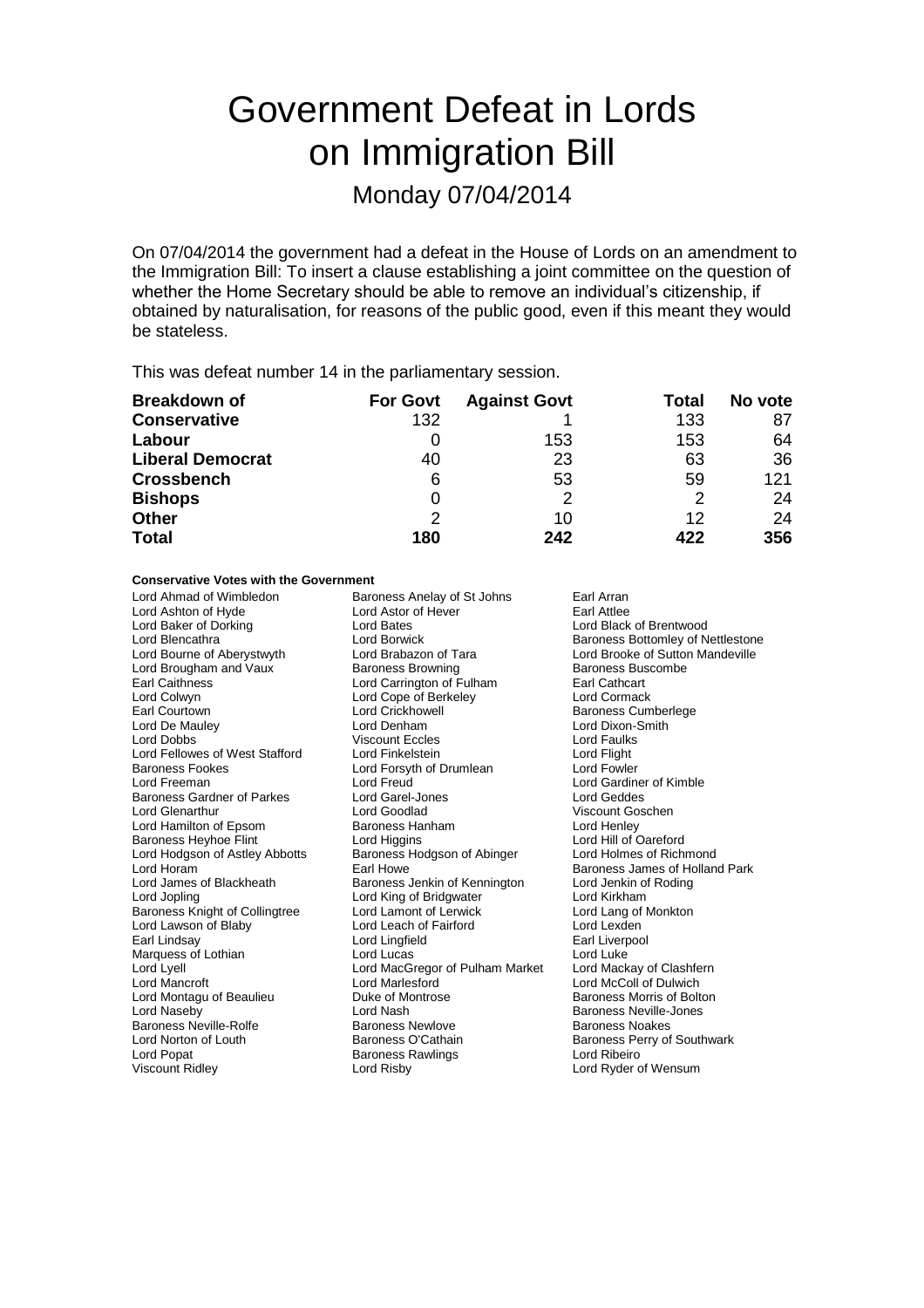Lord Taylor of Holbeach Lord Tebb<br>Lord Trimble Lord True

Lord Sassoon **Baroness Seccombe** Earl Selborne<br>
Lord Selshirk of Douglas **Early Earl Selshire Early Selshire Control** Development Baroness Sha Lord Sherbourne of Didsbury Lord Spicer Correspondent Correspondent Correspondent Correspondent Correspondent<br>Lord Sterling of Plaistow Baroness Stowell of Beeston Lord Strathclyde **Example Sterling Conditions Stowell of Beeston Correspondent Correspondent Correspondent Correspondent Correspondent Correspondent Correspondent Correspondent Correspondent Correspondent Correspondent Correspondent Corres** Lord Trimble Lord True Lord Tugendhat Viscount Ullswater Baroness Verma Lord Wade of Chorlton Lord Wakeham Baroness Warsi Baroness Wheatcroft Baroness Williams of Trafford

Lord Selkirk of Douglas Correst Lord Selsdon<br>1991 - Lord Shangles Correst Correst Correst Sharoness Shephard of Northwold Lord Sheikh Baroness Shephard of Northwold<br>
Lord Spicer<br>
Baroness Stedman-Scott

#### **Conservative Votes against the Government**

Lord Howe of Aberavon

### **Labour Votes with the Government**

### **Labour Votes against the Government**

Baroness Blood and Lord Boater<br>
Lord Bradley **Lord Bragg** Lord Bradley Lord Bragg Lord Brooke of Alverthorpe Lord Clark of Windermere Lord Clarke of Han<br>
Lord Collins of Highbury Baroness Corston Lord Collins of Highbury **Baroness Corston Collection Corporation** Lord Cunningham of Felling<br>Lord Davies of Stamford Lord Davies of Oldham **Baroness Dean of Thornton** Lord Desai Baroness Donaghy Lord Donoughue Donough Baroness Donaghy Lord Donough Lord Dubs<br>Baroness Drake Lord Drayson Lord Dubs Baroness Drake **Lord Drayson**<br>
Lord Evans of Temple Guiting Lord Falconer of Thoroton<br>
Lord Elder Lord Drayson Corporation Lord Palconer of Thoroton Baroness Farrington of Ribbleton Lord Foster of Bishop Auckland Lord Foulkes<br>Baroness Gale Baroness Gibson of Market Rasen Lord Giddens Baroness Gale and Baroness Gibson of Market Rasen<br>
Raroness Golding<br>
Lord Glasman Lord Glasman **Baroness Golding** Baroness Gould of Potternewton<br>
Lord Grantchester **Baroness Colding** Baroness Gould of Potternewton Lord Grantchester Lord Griffiths of Burry Port Lord Grocott Lord Hart of Chilton **Lord Hand Lord Haskel** Lord Haworth Lord Haworth Cord Haworth<br>Baroness Hayter of Kentish Town Baroness Healy of Primrose Hill Baroness Henig Baroness Hayter of Kentish Town Baroness Healy of Primrose Hill Baroness Henig<br>Lord Hollick Baroness Hollis of Heigham Lord Howarth of Newport Baroness Howells of St Davids<br>
Lord Hughes of Woodside Baroness Hughes of Stretford Lord Hunt of Chesterton Lord Hughes of Woodside **Baroness Hughes of Stretford** Lord Hunt of Chesterton<br>Lord Hunt of Kings Heath Lord Irvine of Lairg **Baroness Jay of Paddington** Lord Hunt of Kings Heath **Lord Irvine of Lairg Changes** Baroness Jay of Paddington Lord Joffe **Baroness Jones of Whitchurch** Lord Jones Lord Jordan **Lord Judd** Lord Judd Baroness Kennedy of Cradley<br>
Baroness Kennedy of The Shaws Lord Kennedy of Southwark Baroness King of Bow Baroness Kennedy of The Shaws Lord Kennedy of Southwark Baroness King Baroness King Baroness King Baroness King of Bowley Baroness King of Bowley Baroness King particle and Bowley Baroness Kinnock and Bowley Baroness Kinno Baroness Kingsmill Baroness Kinnock of Holyhead<br>
Lord Kirkhill Baroness Kinnock of Weymouth Lord Kirkhill Lord Knight of Weymouth Baroness Lawrence of Clarendon<br>
Lord Layard Lord Lea of Crondall Lord Leitch<br>
Lord Lea of Crondall Baroness Liddell of Coatdyke Lord Liddle **Baroness Lister of Burtersett**<br>Lord Macdonald of Tradeston Baroness Massey of Darwen Lord Lympne Lord Macdonald of Tradeston<br>
Lord Maxton Lord McAvoy<br>
Baroness McDonagh Lord McFall of Alcluith Lord Maxton Lord McAvoy Lord McConnell of Glenscorrodale Lord Mendelsohn (Englished Mitchell Lord Mitchell Lord Moonie Moonie All Districts American School Baroness Morgan of Ely Lord Moonie **Baroness Morgan of Ely** Baroness Morgan of Huyton<br>
Lord Morgan **Constant Baroness Morris of Yardley** Lord Noon Lord Morgan **Example 2** Exercise Morris of Yardley Morgan Lord Noon<br>
Baroness Nye **Communist Clackmanner Communist Communist Communist Communist Communist Communist Communist Communist Communist Communist Communist Communi** Lord Patel of Bradford Lord Pendry Lord Punt of High Lord Plant of High<br>
Lord Ponsonby of Shulbrede Lord Prescott Correspondences Prosser Lord Ponsonby of Shulbrede Lord Prescott Lord Prescott Baroness Quin Baroness Quin **Baroness Communist Control** Lord Radice **Baroness Ramsay of Cartvale**<br>
Lord Rea **Baroness Rendell of Babergh** Lord Richard Lord Rogers of Riverside Lord Rooker Cord Rosser<br>
Lord Rowlands Cord Rosser<br>
Baroness Royall of Blaisdon Baroness Sherlock Lord Rowlands Baroness Royall of Blaisdon Baroness Sherlock Viscount Simon Baroness Smith of Gilmorehill<br>
Baroness Smith of Gilmorehill<br>
Lord Soley Lord Snape Lord Soley Cord Soley Lord Stone of Blackheath<br>
Lord Taylor of Blackburn Baroness Taylor of Bolton Lord Temple-Morris Baroness Thornton **Example 2** Lord Touhig **Lord Tunnicliffe**<br>
Lord Turnberg **Constant Constant Constant Constant Constant Constant Constant Baroness Wall of New Barnet** Lord Turnberg **Baroness Turner of Camden** Baroness Wall of New Baroness Wall of New Baroness Wheeler Baroness Whitaker **Lord Whitty** Christian Martia Baroness Wilkins<br>
Lord Williams of Elvel **Lord Wills** Lord Wills **Corpuse Corpuse Lord Wood of Anfield** Lord Williams of Elvel

Baroness Adams of Craigielea Lord Adonis<br>
Lord Bach Lord Bassam of Brighton Baroness Billingham Lord Bassam of Brighton Baroness B<br>
Lord Boateng Baroness B<br>
Lord Borrie Lord Brookman Lord Campbell-Savours Viscount Chandos Lord Evans of Temple Guiting Lord Falconer of Thoroton<br>Lord Foster of Bishop Auckland Lord Foulkes of Cumnock Lord Harris of Haringey Lord Harrison<br>
Lord Haskel Lord Haworth Lord Haworth Baroness Hollis of Heigham Lord Howarth Lord Howarth Cord Hoyle<br>Lord Howie of Troon Lord Lea of Crondall **Lord Leitch**<br>
Lord Liddle **Lord Lea of Burtersett**<br>
Baroness Lister of Burtersett Lord McFall of Alcluith Baroness McIntosh of Hudnall<br>
Lord Mitchell Cord Monks Lord O'Neill of Clackmannan<br>
Lord Pendry<br>
Lord Plant of Highfield Baroness Rendell of Babergh Lord Richard<br>
Lord Rooker Cord Rosser Lord Taylor of Bolton Lord Temple-Morris Taylor of Bolton Lord Temple-Morris Lord Temple-Morris Lord Temple-Mo<br>Lord Temple: Lord Temple: **Example 20 Lord Watson of Invergowrie Cord Watson of Invergowrie Baroness Wheeler<br>
Lord Whitty Baroness Wilkins** 

Lord Davies of Stamford Lord Davies of Oldham Baroness Dean of Thornton-le-Fylde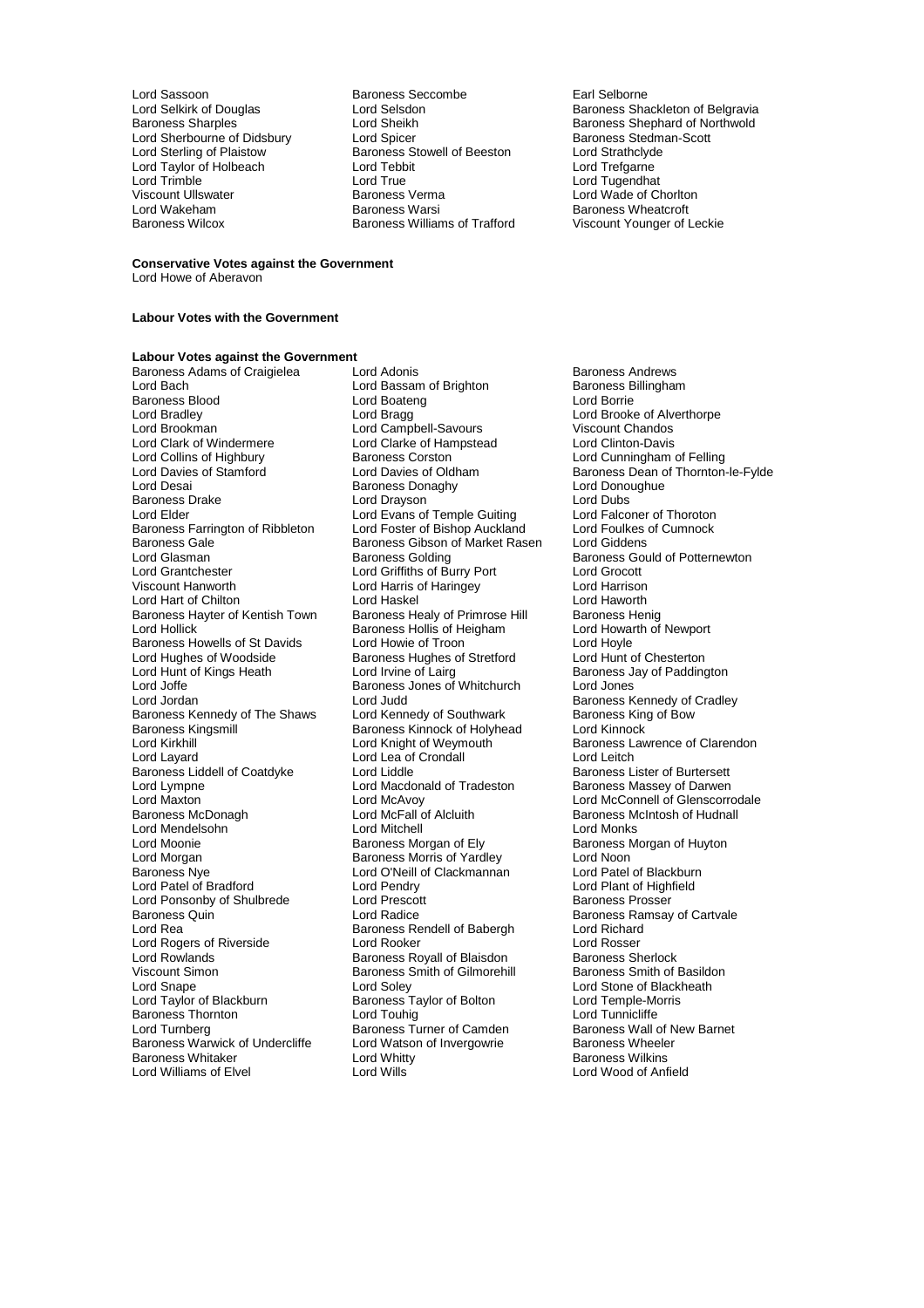Lord Woolmer of Leeds Baroness Worthington Lord Young of Norwood Green

### **Liberal Democrat Votes with the Government**

Mandeville<br>Baroness Brinton Baroness Falkner of Margravine Baroness Garden of Francisco Baroness Germanness Grender Earl Glasgow **Baroness Grender** Baroness Humphreys<br>
Baroness Jolly **Baroness Humphreys**<br>
Baroness Aramer **Baroness Kramer** Lord Lee of Trafford Baroness Jolly Baroness Kramer Lord Lee of Trafford Baroness Maddock **Baroness Manzoor** Baroness Manzoor Lord McNally<br>Cord Newby **Baroness Northover** Cord Paddick Lord Palmer of Childs Hill Baroness Parminter and Lord Purvis Cord Purvis Cord Purvis Cord Purvis Cord Purvis<br>Baroness Randerson Cord Razzall Lord Roper Baroness Randerson **Lord Razzall**<br>
Lord Sharman **Lord Shipley** Lord Sharman Lord Shipley Lord Shipley Lord Shutt of Greetland Lord Sharman Lord Shipley Lord Shutt of Greetland Lord Stephen Lord Stoneham of Droxford Baroness Suttie Lord Thomas of Gresford Lord Tope<br>
Lord Veriee Cord Wallace of Saltaire Baroness Walmsley

Baroness Brinton Lord Burnett Baroness Doocey Lord Newby Baroness Northover Lord Paddick Lord Stoneham of Droxford<br>
Lord Tope<br>
Baroness Tyler of Enfield

# **Liberal Democrat Votes against the Government**

#### Lord Addington Lord Allan of Hallam Lord Avebury Lord Dykes Lord Cord Fearn Lord Fearn Lord Hussain<br>Baroness Hussein-Ece Lord Lester of Herne Hill Baroness Link Baroness Hussein-Ece Lord Lester of Herne Hill Baroness Linklater of Butterstone<br>
Lord Maclennan of Rogart Baroness Miller of Chilthorne Domer Lord Oakeshott of Seagrove Bay Lord Maclennan of Rogart Baroness Miller of Chilthorne Domer<br>
Lord Phillips of Sudbury<br>
Lord Redesdale Lord Phillips of Sudbury Lord Redesdale Lord Roberts of Llandudno Lord Sharkey **Baroness Sharp of Guildford**<br>
Lord Strasburger<br>
Lord Taverne Lord Strasburger Lord Taverne Lord Taylor of Goss Moor Lord Willis of Knaresborough

### **Crossbench Votes with the Government**

| Viscount Brookeborough | Lord Butler of Brockwell | <b>Baroness Deech</b> |
|------------------------|--------------------------|-----------------------|
| Lord Fellowes          | Baroness Masham of Ilton | Lord Walpole          |

# **Crossbench Votes against the Government**

Lord Dannatt<br>
Lord Elystan-Morgan<br>
Lord Greenway Baroness Howarth of Breckland Baroness H<br>Lord Jay of Ewelme **Lord Lord Judge** Baroness Morgan of Drefelin Baroness I<br>Lord Pannick Baroness I Lord Rowe-Beddoe<br>Lord Williams of Baglan

Lord Aberdare **Lord Alton of Liverpool** Lord Berkeley of Knighton<br>
Lord Best **Lord Berkeley Cord Billimoria**<br>
Lord Billimoria Lord Best Lord Bichard Lord Bilimoria<br>
Lord Birt Lord Brown of Eaton-under-Heywood Baroness Butler-Sloss Lord Birt **Lord Brown of Eaton-under-Heywood** Baroness Butl<br>
Lord Cameron of Dillington **Baroness Campbell of Surbiton** Earl Clancarty Baroness Campbell of Surbiton Earl Clancarty<br>
Lord Condon Craigavon Viscount Colville of Culross Lord Condon Number 2016 Viscount Craigavon Viscount Craigavon Craigavon Viscount Cr<br>Cord Condon Lord Condon Lord Condon Lord Cames Lord Greenway **Baroness Grey-Thompson**<br> **Lord Harries of Pentregarth** Baroness Hayman Lord Hannay of Chiswick **Lord Harries of Pentregarth** Baroness Hayman<br>
Lord Hennessy of Nympsfield Baroness Hollins **Baroness Hayman**Baroness Hollins
Baroness Hayman
Baroness
Lord Hope of Craighead Lord Hennessy of Nympsfield Baroness Hollins Care and Hope c<br>Baroness Howarth of Breckland Baroness Howe of Idlicote Lord Hylton Lord Judge Lord Kerr of Kinlochard<br>
Lord Laming Lord Earl Listowel Baroness Kidron **Earl Listowel**<br>
Lord Laming Cord Mackay of Drumadoon Baroness Meacher<br>
Lord Mackay of Drumadoon Baroness Meacher Lord Mackay of Drumadoon Baroness Meacher<br>Baroness Neuberger Baroness O'Loan Lord Pannick Lord Patel Cord Patel Cord Patel Baroness Prashar<br>
Lord Ramsbotham Lord Rana Lord Rana Lord Rees of Ludl Lord Rana **Lord Rees of Ludlow**<br> **Lord Rana Lord Rana Lord Rana Lord Rana Lord Rana Lord Rana Lord Rana Lord Rana Lord Rana Lord Rana Lord Ran**<br>
Baroness Warnock Baroness Young of Hornsey

### **Bishop Votes with the Government**

# **Bishop Votes against the Government**

Bishop of St Albans

### **Other Votes with the Government** Lord Browne of Belmont Lord Empey

**Other Votes against the Government**<br>Lord Ahmed

Baroness Jones of Moulsecoomb Lord Maginnis of Drumglass

Baroness Bonham-Carter of Yarnbury

Lord Wallace of Tankerness